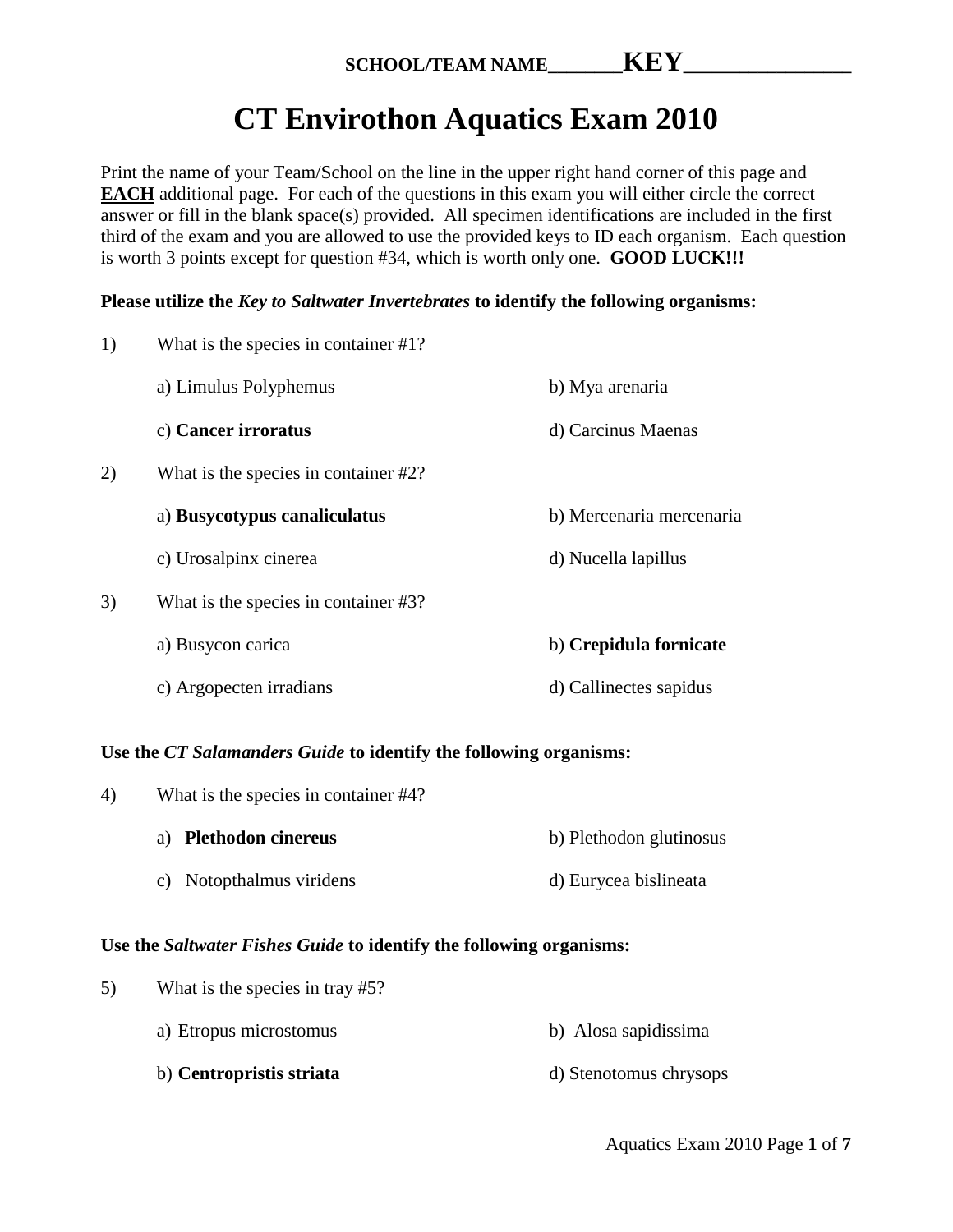| 6) | What is the species in tray #6?                                      |                           |
|----|----------------------------------------------------------------------|---------------------------|
|    | a) Cynoscion regalis                                                 | b) Morone saxatilis       |
|    | c) Pleuronectes americanus                                           | d) Tautoga onitis         |
|    | Use the Freshwater Fishes Guide to identify the following organisms: |                           |
| 7) | What species is in tray #7?                                          |                           |
|    | a) Micropterus salmoides                                             | b) Pomoxis nigromaculatus |
|    | c) Esox Niger                                                        | d) Cypriuns Carpio        |
| 8) | What is the species in tray #8?                                      |                           |
|    | a) Perca flavescens                                                  | b) Carcharodon carcharias |
|    | c) Morone americana                                                  | d) Lepomis gibbosus       |

# **Use the** *Freshwater Mussels of CT Guide* **for the following shell:**

| 9) | What species is the shell #9? |                       |
|----|-------------------------------|-----------------------|
|    | a) Anodonta implicata         | b) Leptodea ochracea  |
|    | c) Ligumia nasuta             | d) Corbicula fluminea |

# **Use the** *Guide to Riffle Dwelling Macroinvertebrates* **for the following organisms:**

| 10) | What is the family in vial $# 10$ ? |                  |
|-----|-------------------------------------|------------------|
|     | a) Psephenidae                      | b) Idontknowidae |
|     | c) Perlidae                         | d) Pyralidae     |
| 11) | What is the family in vial #11?     |                  |
|     | a) Taeniopterygidae                 | b) Gomphidae     |
|     | c) Tipulidae                        | d) Decapoda      |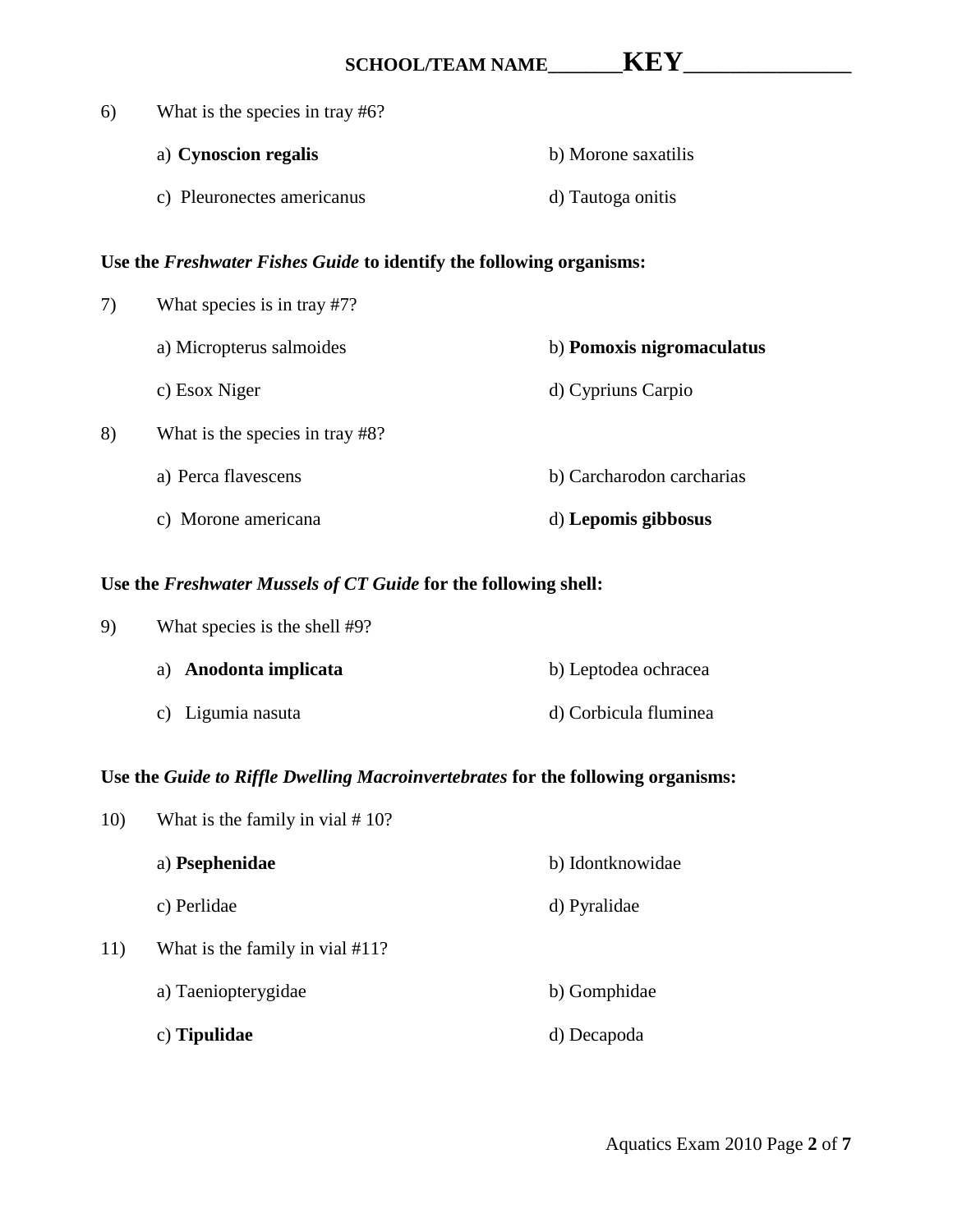# SCHOOL/TEAM NAME **WEY**

# **Use the** *Invasive Aquatic Plants in CT Guide* **for the following plant:**

12) What is the plant in container #12?

| a) Egeria densa | b) Trapa natans |
|-----------------|-----------------|
| c) Najas minor  | d) Ulva lactuca |

**For the remaining questions on the exam, no ID guides or other reference materials may be used. All questions come directly from the materials posted on the CT Envirothon website and are referenced for your future learning. Please ask station leaders if you have any specific questions as you work through the exam.**

13) When watering an established lawn at your home, which of the following will prove to be the most beneficial method for your grass? *(Home lawn watering fact sheet pg 2)*

a) watering via sprinkler or hose to volumes of 1 inch of water per day

b) **watering via sprinkler only to supplement natural rainfall to a volume of 1 inch per week**

c) leaving a sprinkler on all day from 9am-5pm, 3 days per week

d) watering via a soaker hose nightly to volumes greater than 1 inch of water per day

14) Which of the following is NOT an environmental benefit of properly installing a rain garden? *(UCONN Rain Gardens brochure pg 1)*

a) they help sustain adequate stream flows during dry spells through proper infiltration and recharge b) they enhance the beauty of yards and neighborhoods

c) they reduce the need for costly municipal stormwater treatment structures

d) **they create breeding grounds for pest insects such as mosquitoes**

15) When utilizing ARC GIS to estimate the impact land use on drinking water wells, a Zone of Contribution (ZOC) was delineated as a recharge area for the aquifer. This ZOC is similar to a watershed in concept. For the relevant study, what is the definition of a ZOC? *(Historical Reconstruction Using GIS document pg 2)*

# a) **The ground surface area through which precipitation infiltrates, which will eventually be drawn into a pumping groundwater well.**

b) The land over which sheet flow will run until it reaches a surface waterbody such as a pond or stream.

c) The surface area of impervious surfaces located within the watershed of a pond or stream.

d) The ground surface area over which the root mass of an established tree will conduct uptake of groundwater through its root system.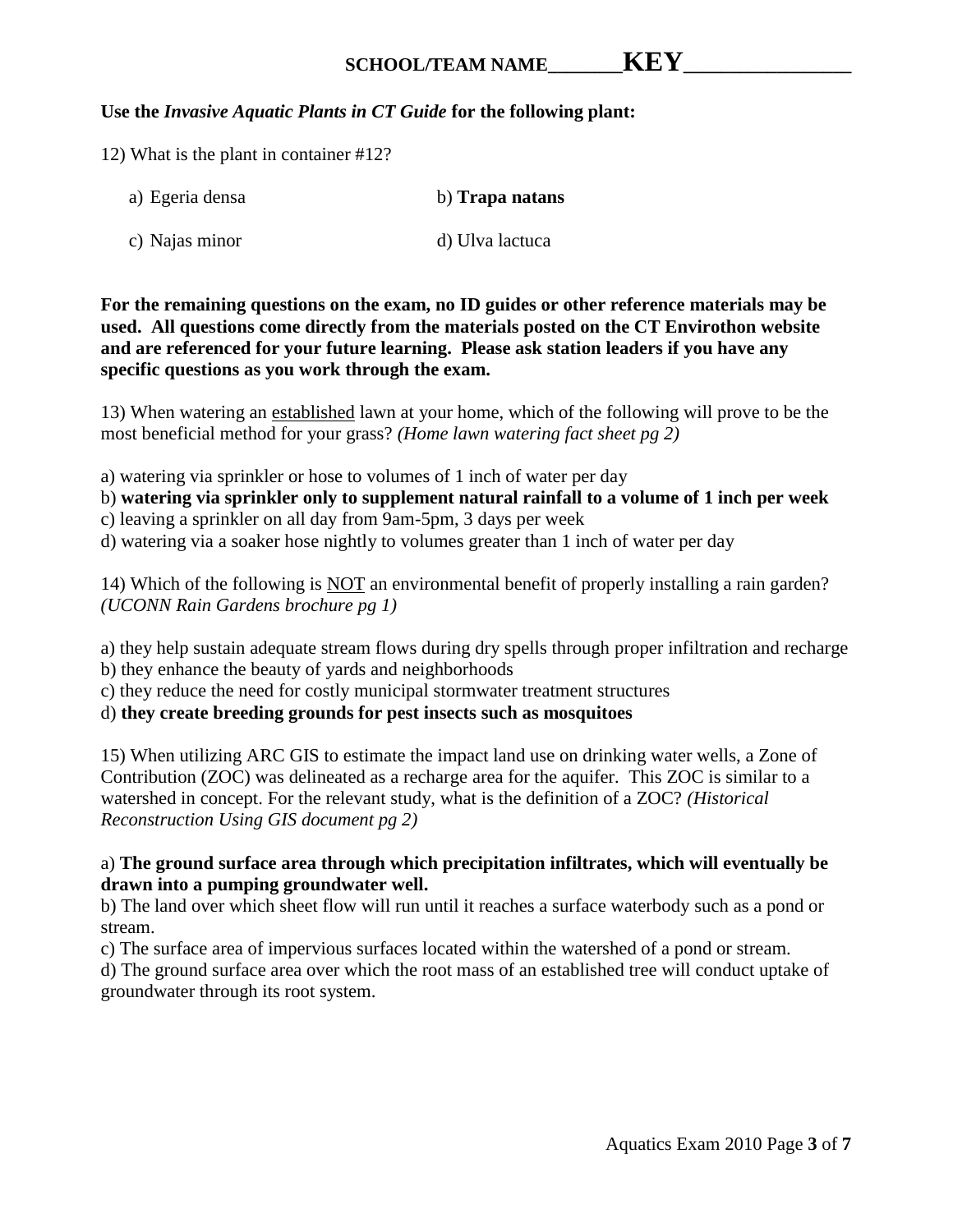# SCHOOL/TEAM NAME **WEY**

16) Agricultural activities are considered the primary anthropogenic source of nitrogen in aquatic systems (Nolan 2001; Howarth 2004). Elevated  $NO<sub>3</sub>$  levels in streams and wetlands pose ecological problems such as \_\_\_\_\_\_\_\_\_\_\_\_. *(Land-use effects on ground water quality paper pg 1)* 

### a) **increased growth of aquatic vegetation and eutrophication**

- b) decreased food for filter feeding aquatic invertebrates
- c) toxic effects to wildlife that consume the surface waters
- d) reduced growth of aquatic vegetation and algae

17) To calculate the proper size of a rain garden prior to installation, you must calculate roof area, % of roof drained by each downspout, and then divide the % of roof for each garden by 6. What is the appropriate sized rain garden in the following example? *(UCONN rain garden brochure pg 6)*



- 
- **b) 100 sq ft**
- c) 1000 sq ft
- d) 350 sq ft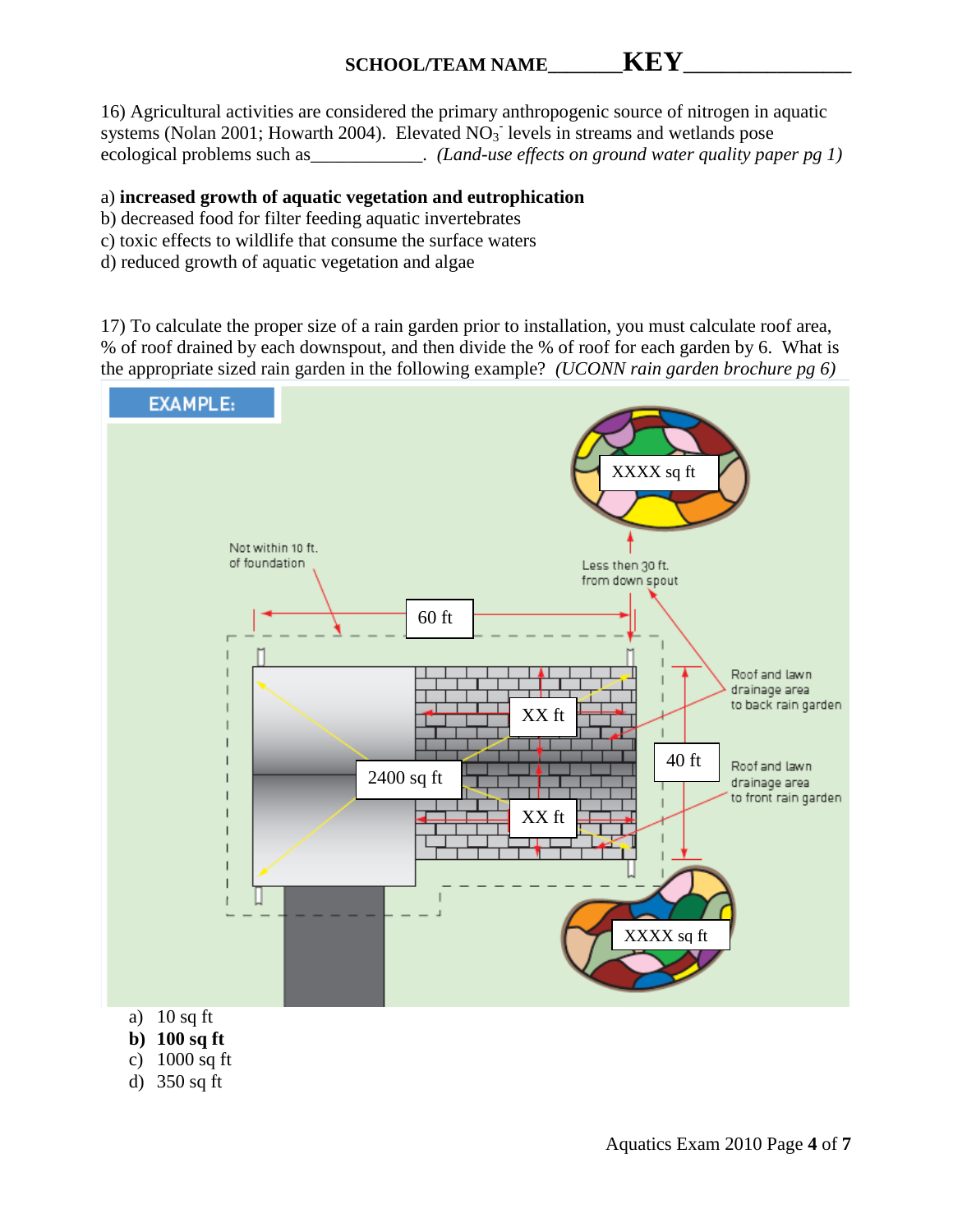18) When removing aquatic plants from a water garden that is being emptied for the winter, which of the following is an appropriate method for disposal of the plants? *(Invasive Aquatic Plants pg 4)*

a) Use the plant fragments as pizza topping

b) **Freeze the plants completely solid and place in household garbage bags**

c) Dump the plants in the closest waterbody

d) Dry plants completely and compost

19) A 40-acre pond has been surveyed annually for aquatic plant diversity by a local environmental group. During the survey this year a small 20 ft X 20 ft section of *trapa natans* was discovered in one corner of the pond. Further surveys showed this was the only infestation. What is the most appropriate course of action? *(CAES Invasive plant guide pg 22)*

a) Spray the entire pond with herbicide multiple times during the summer

b) Nothing, *trapa natans* is a native plant and should cause no problems

c) **Conduct a hand pulling of the plants with a group of volunteers**

d) Introduce grass carp into the pond to consume plants

20) Organisms that undergo a complete metamorphosis have a life cycle consisting of which of the following list of stages? *(River Watch Macro Guide pg 2)*

a) egg, larva, teenager, adult

b) egg, pupa, adult, sub-adult

c) **egg, larva, pupa, adult**

d) larva, late instar larva, adult

21) The definition of a riffle area is\_\_\_\_\_\_\_\_? *(River Watch Macro Guide pg 6)*

a) deep slowly moving waters with sandy substrate

b) **shallow fast moving waters with relatively diverse substrate**

c) shallow slow moving waters with uniform sandy substrate

d) a whirlpool

**To answer the next three definitions, please choose the correct term directly from the options listed in the adjacent text box. Not all choices will be used.** *(All text is taken from River Watch Macro Guide pg 12)*

| 22) Shredders feed on large pieces of                 | such as |
|-------------------------------------------------------|---------|
| leaves and other plant parts that fall into the river |         |

23) \_\_\_\_\_\_\_\_\_\_\_ capture and feed on other animals in the river

24) Functional Feeding Groups: groups of organisms that share a common \_\_\_\_\_\_\_\_\_\_\_\_\_\_\_ and food source

| $-sand/gravel$ -feeding strategy $(24)$ |             |  |
|-----------------------------------------|-------------|--|
| -organic matter $(22)$ -algae           |             |  |
| -predators(23)                          | -collectors |  |
| -ancestry                               | -midges     |  |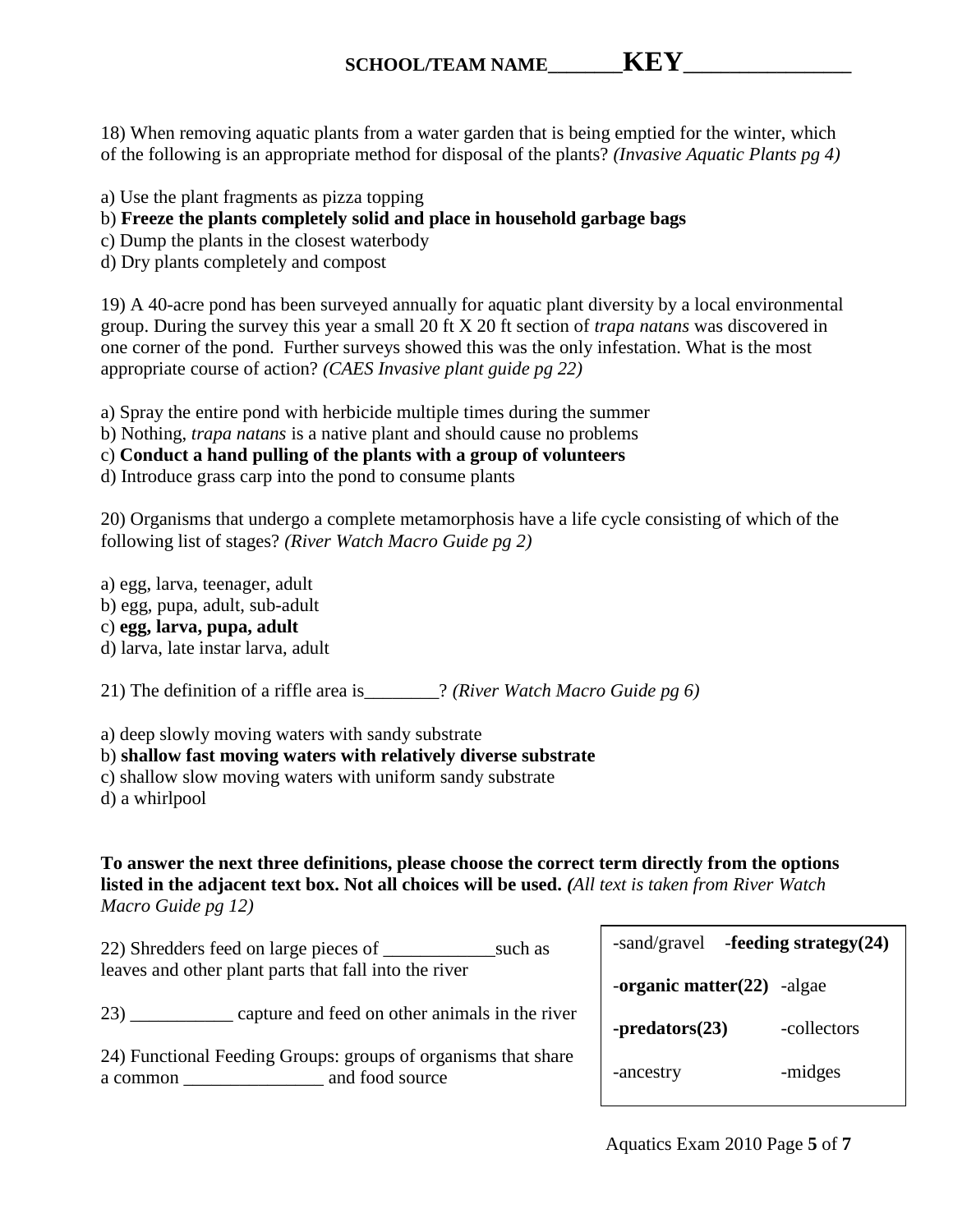25) Which of the following is the appropriate methodology to reduce or eliminate the possibility of transporting Didymo from one waterbody to another waterbody? *(Didymo: an Invasive alga)*

a) keep waders and boots moist in tap water in between usages

b) **check equipment for clumps of algae and clean with a 2% bleach solution for a 1 min soak**

c) wipe down all materials and equipment with Swiffer  $\odot$  wipes and allow to dry for 1 hour prior to entrance in a new waterbody

d) quick dip of all equipment in isopropyl alcohol in between site visits

# **Complete the following three pathways (ie pollutant, source, negative impact) using only**

| words in the text box, for example: heavy metals, metal roofs, toxicity of<br>water column. (pg 9 Chapter 2 Urban Stormwater Manual) | - algal growth $(26)$        |
|--------------------------------------------------------------------------------------------------------------------------------------|------------------------------|
| 26) Excess nutrients, fertilizers,                                                                                                   | -brake pad dust              |
|                                                                                                                                      | -animal waste $(28)$         |
| 27)<br>, road salting and salt storage, toxicity of water column<br>and sediment                                                     | -old toothbrushes            |
|                                                                                                                                      | -hydrocarbons                |
| , contaminated beaches<br>28) Pathogens,                                                                                             | -deicing constituents $(27)$ |

29) Which of the following organisms must NOT be found in a water body for it to be considered a vernal pool? *(pg 4 wicked big puddles excerpt)*

a) fairy shrimp b) American bullfrog c) **pumpkinseed** d) musk turtle

30) Which pesticide has been linked to the decline of osprey in coastal ecosystems? *(Long Island Sound Study pg.6)*

a) Dieldrin b) Pyrethrin c) **DDT** d) ATM

Aquatics Exam 2010 Page **6** of **7**